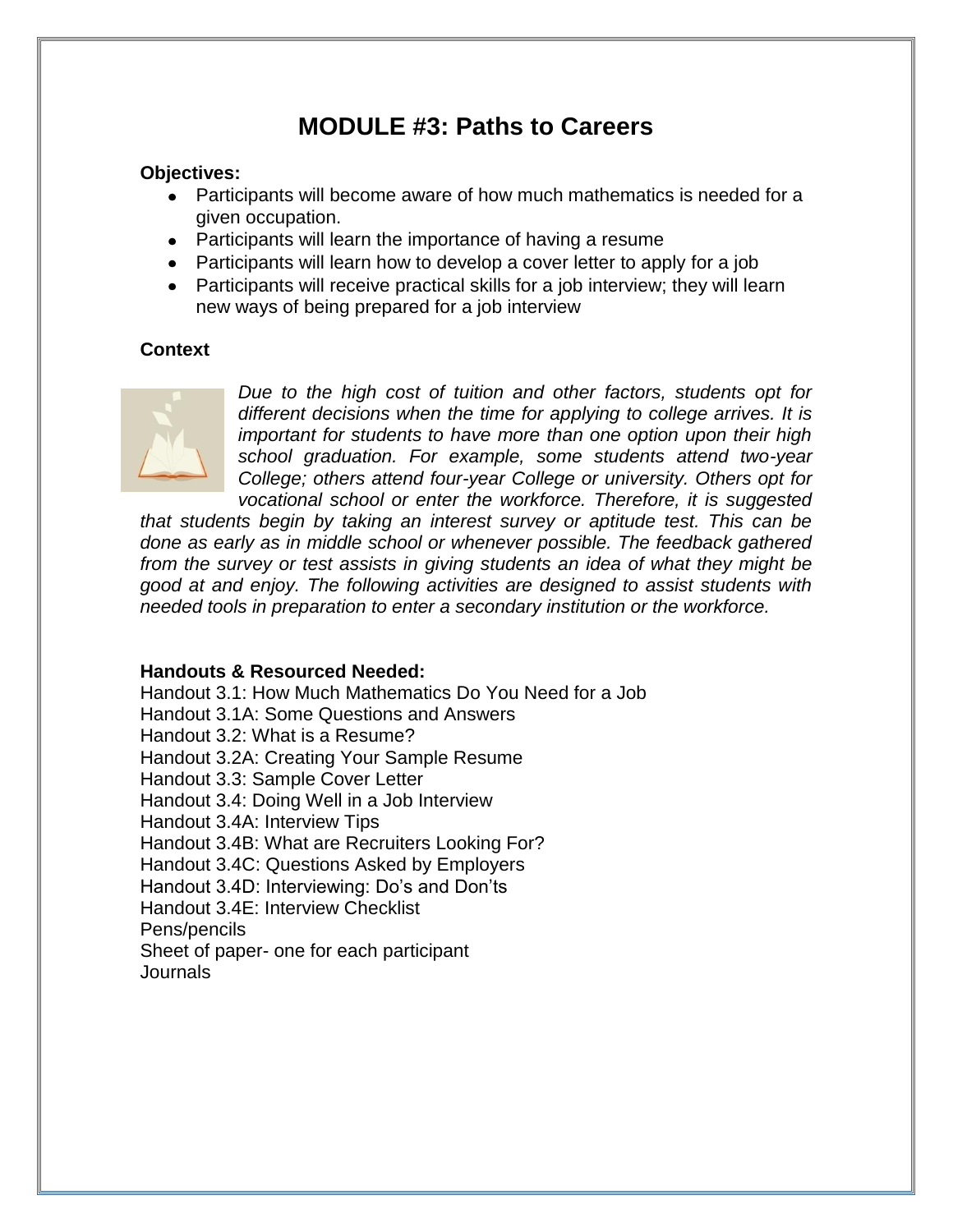### Activity #1: Mathematics Anyone (45 min)

Procedure:

- Icebreaker
- Explain to participants that mathematics beyond arithmetic is necessary for many occupations.
- Provide Handout 3.1: How Much Mathematics Do You Need for a Job and discuss with participants. Tell them to be aware of how much mathematics their career of interest requires. Encourage them to pursue advanced mathematics courses to better prepare themselves for their future jobs, especially because many of the jobs available now may no longer exist in ten years, and in ten years, many people will be working in jobs that cannot even imagine or describe now…nearly all of these jobs will demand the type of thinking and analysis best developed by studying mathematics. People will change jobs at least six times during their working lifetime, and be expected to know more Math.
- Tell participants that they may be asking themselves a series of questions about how prepared they feel to enter the workforce and provide and review Handout 3.1A: Some Questions and Answers. Stress the importance of planning well in advanced. The more knowledge and skills they have in different subject areas the better it will be for them to compete with the demand of the workforce. Remind participants that mathematics is now more needed than it was 10-15 years ago. Refer to Handout 3.1for a list of jobs demanding more math than they did 10 years ago.
- Debriefing

### Activity #2: Resume Building (55 min)

Procedure:

- Icebreaker
- Explain to participants that while in high school, they need to start thinking about their resume so that they can be better prepared when applying for college and/or begin looking for a job. Provide Handout 3.2: What is a Resume? And review it with participants.
- Then, provide a sample resume (Handout 3.2A) and have participants begin to develop their own resume. Make sure to provide sheets of paper.
- Debriefing

Activity #3: Writing a Cover Letter (30 min) (For advanced students)

Procedure:

- Icebreaker
- Tell participants that alike the resume, writing a cover letter is also essential when applying for a job. In the cover letter the applicant has an opportunity to get the reader's attention to continue to look at the resume.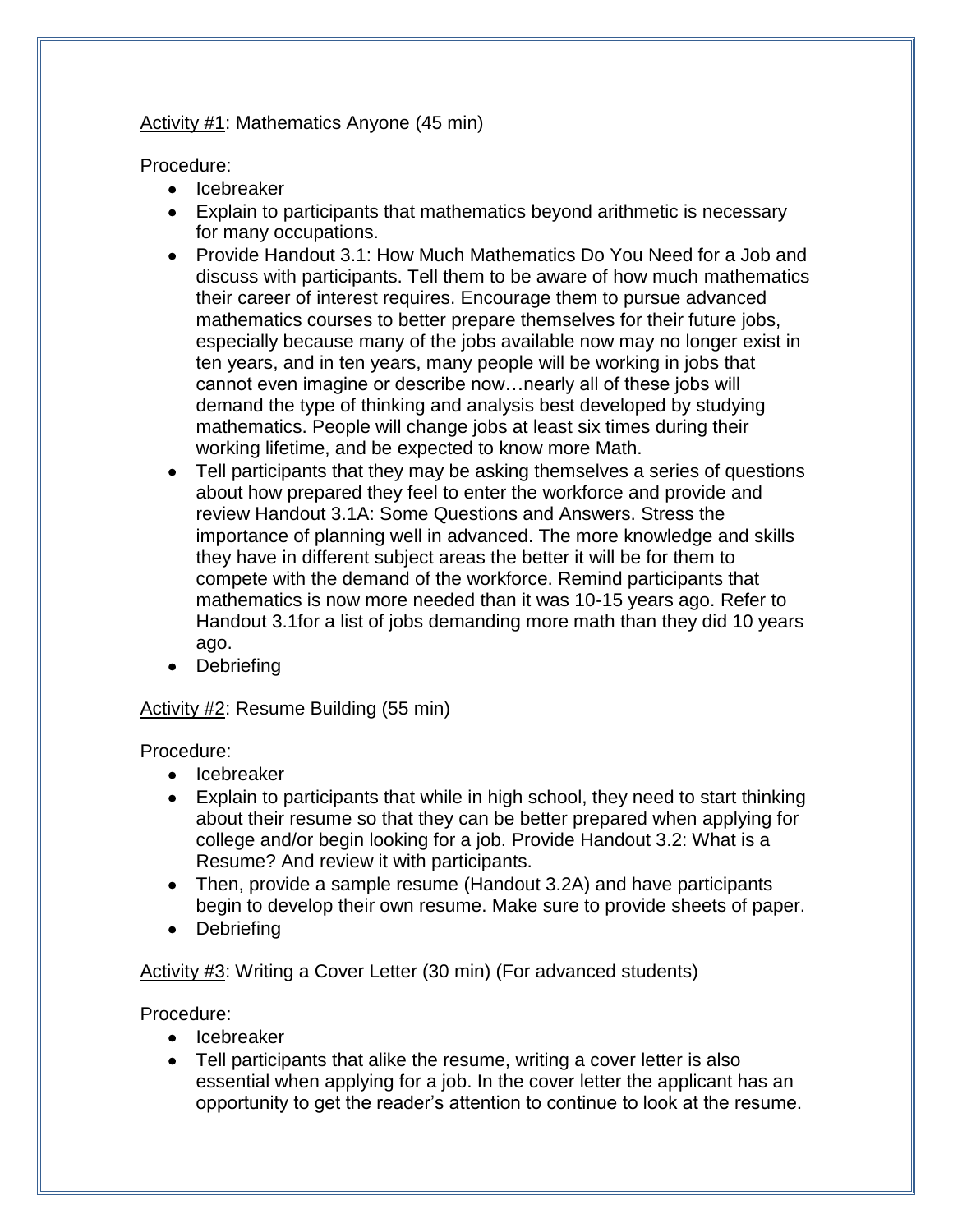This is why making sure the letter is proofread prior to submission is important. Provide Handout 3.3: Sample Cover Letter and review step by step with participants.

• Debriefing

Activity #4: Doing Well in a Job Interview (55 min) (For advanced students)

Procedure:

- Icebreaker
- Tell participants that the purpose of this activity is for them to understand what is it that employers are looking for and thus be prepared for a job interview. (Refer to Handout 3.4: Doing Well in a Job Interview, which provides an introduction for the facilitator).
- Provide Handout 3.4A: Interview Tips and review with participants. Emphasize that making a good impression is very important during the interview. Thus, knowing the tips is helpful. Interviewees are being evaluated when they least expect it; upon meeting the receptionist or secretary. Likewise, it is important for them to know what recruiters are looking for in an interview. Provide Handout 3.4B: What are Recruiters Looking For? And review each interview tip as well as the type of questions that students make ask during the interview.
- Once Handout 3.4B is reviewed, proceed to study the type of questions recruiters ask during an interview (Handout 3.4C: Questions Asked by Employers).
- Next, provide and review Handout 3.4D: Interviewing-Do's and Don'ts and tell participants that knowing what to do and what not to do during an interview may help them be better prepared and be more likely to get a job offer.
- Finally, provide and review Handout 3.4E: Interview Checklist and tell participants to follow this interview checklist when they do an interview. Remind participants that knowing how to interview is an important skill. There are many people with the right skills, qualifications and trainings, but if the interview does not go well, they may lose good opportunities to be hired or obtain what they are looking for.
- Debriefing

### Activity #5: Evaluation (20 min)

Students should be asked to complete the evaluation for this unit.

Handouts: *3.5A: Evaluation Form-Student 3.5B: Evaluation Form-Facilitator*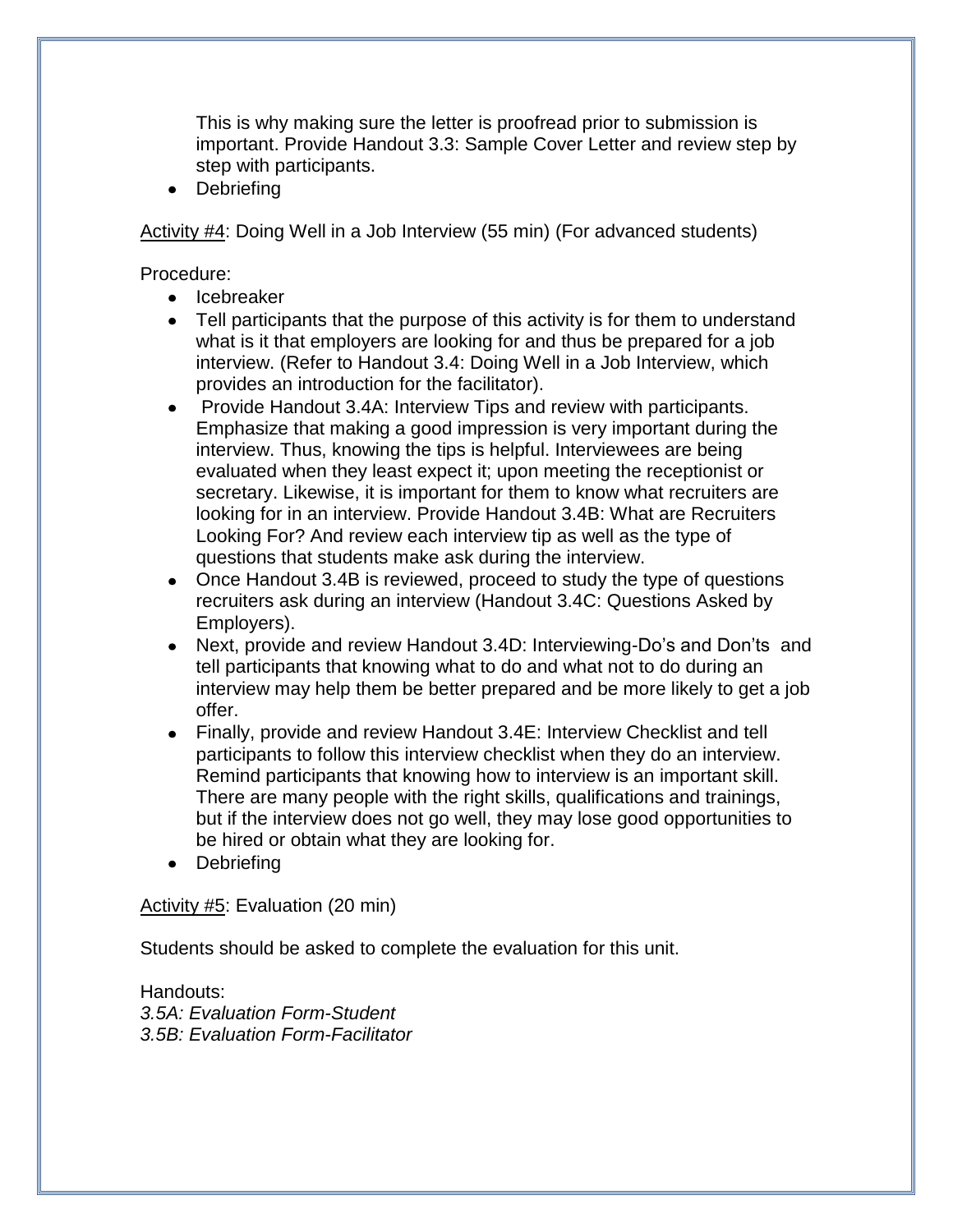### **Handout 3.1: How Much Mathematics do you Need for a Job?**

*You will need at least two years of high school mathematics, beginning with one year of algebra, in order to work effectively as…*

| Policeman        | Electrician   | Dental assistant  |
|------------------|---------------|-------------------|
| Fireman          | Machinist     | medical assistant |
| Bank teller      | Carpenter     | Cabinet maker     |
| Hotel desk clerk | Brick layer   | Plumber           |
| Postal clerk     | Social worker | Construction      |

*You will need at least three years of high school mathematics, beginning with one year of algebra, in order to work effectively as…*

| Computer programmer  | Teacher          | Dietician          |
|----------------------|------------------|--------------------|
| Mental health worker | Dental hygienist | Physical therapist |
| Draftsman            | Pharmacist       | <b>Nurse</b>       |
| Accountant           | Forestry aide    | Photographer       |
| Home economist       | Sociologist      | Medical secretary  |

*You will need at least four years of high school mathematics—two of algebra, one of geometry, and a year of precalculus mathematics—if you wish to work effectively as…*

| Airline pilot       | <b>Biochemist</b> | Astronomer          |
|---------------------|-------------------|---------------------|
| Veterinarian        | Engineer          | Mathematics teacher |
| Physician           | Geologist         | Economist           |
| Medical researcher  | Statistician      | Computer scientist  |
| Political scientist | Chemist           | Meteorologist       |

*These and many other jobs require further mathematics in college, such as…*

| Calculus               | Numerical analysis | Linear programming |
|------------------------|--------------------|--------------------|
| Differential equations | Game theory        | Mathematical       |
| modeling               |                    |                    |
| Probability statistics | Matrix algebra     |                    |

*In almost any job, more mathematics is needed today than was needed 15 years ago. Jobs that formerly used little mathematics now demand more. For example, working as…*

| Fireman       | Stock clerk           | Insurance clerk    |
|---------------|-----------------------|--------------------|
| Policeman     | Bank clerk            | Payroll clerk      |
| Postal clerk  | Constructional worker | Shipping clerk     |
| Office Worker | <b>Beautician</b>     | Reservations clerk |

**Try to get started in high school on some of these courses, such as the Advanced Placement Program for calculus.**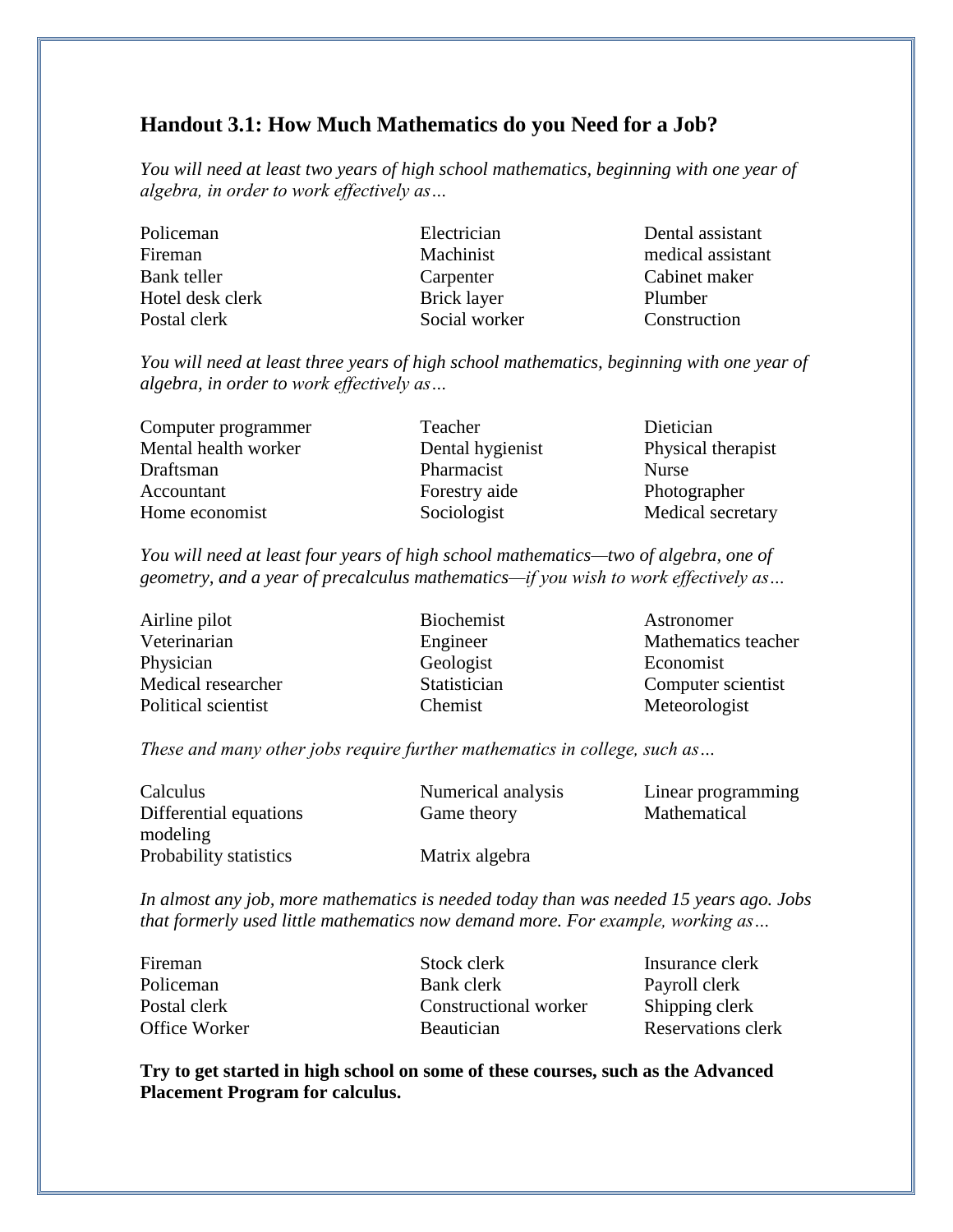### **Handout 3.1A**

### **Some Questions and Answers**

1. Will mathematics be important in my future work?

Yes, today's technological developments of society involve more mathematics in nearly all jobs.

2. Can I get a job without taking mathematics beyond arithmetic in the elementary and junior high school?

Yes, but the more mathematics you do take, the better the opportunities will be for you later whether you are a man or a woman. Don't close the door to an opportunity by not being prepared for it.

3. Can I do anything if I find that I need more mathematics after I have finished my formal education?

Yes, but it is both difficult and expensive. Evening courses are available from community colleges, colleges, and universities, but tuition is expensive and much time outside of your job will be required. Take mathematics in school while you have the time for it and can make use of free public education.

4. Do I need mathematics to get into colleges?

Yes, in nearly all cases. Most of the more demanding colleges and universities require three years of high school mathematics, two of algebra and one of geometry, for entrance, regardless of your plans. A university which requires only a high school diploma will still have mathematics requirements for many of its programs. You will still want to be prepared to take college mathematics courses even when there may be no mathematics requirements for entrance.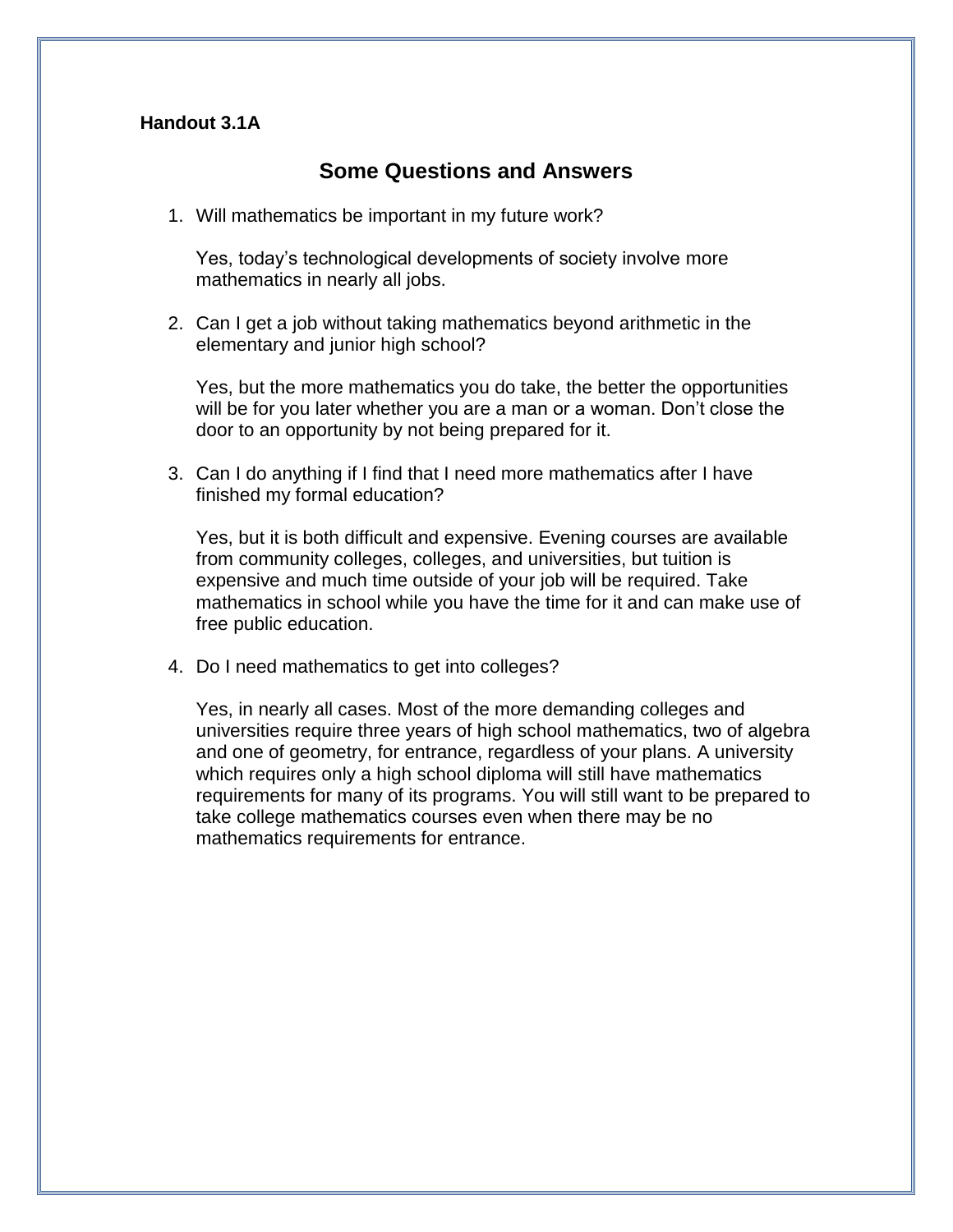**Handout 3.2**

### **What is a Resume?**

**The resume is a selling tool** that outlines your skills and experiences so an employer can see, at a glance, how you can contribute to the employer's

**Your resume has to sell you in short order**. While you may have all the requirements for a particular position, your resume is a failure if the employer does not instantly come to the conclusion that you "have what it takes." The first hurdle your resume had to pass whether it ends up in the "consider file" or "reject file"—may take less than thirty seconds.

**The most effective resumes are clearly focused on a specific job title and address the employer's stated requirements for the position**. The more you know about the duties and skills required for the job—and organize your resume around these points—the most effective the resume.

**You will need information to write a good resume**. Not just information about jobs you've held in the past but also information to select the most relevant accomplishments, skills and experience for THIS position. The more you know about the employer and the position, the more you can tailor your resume to fit the job.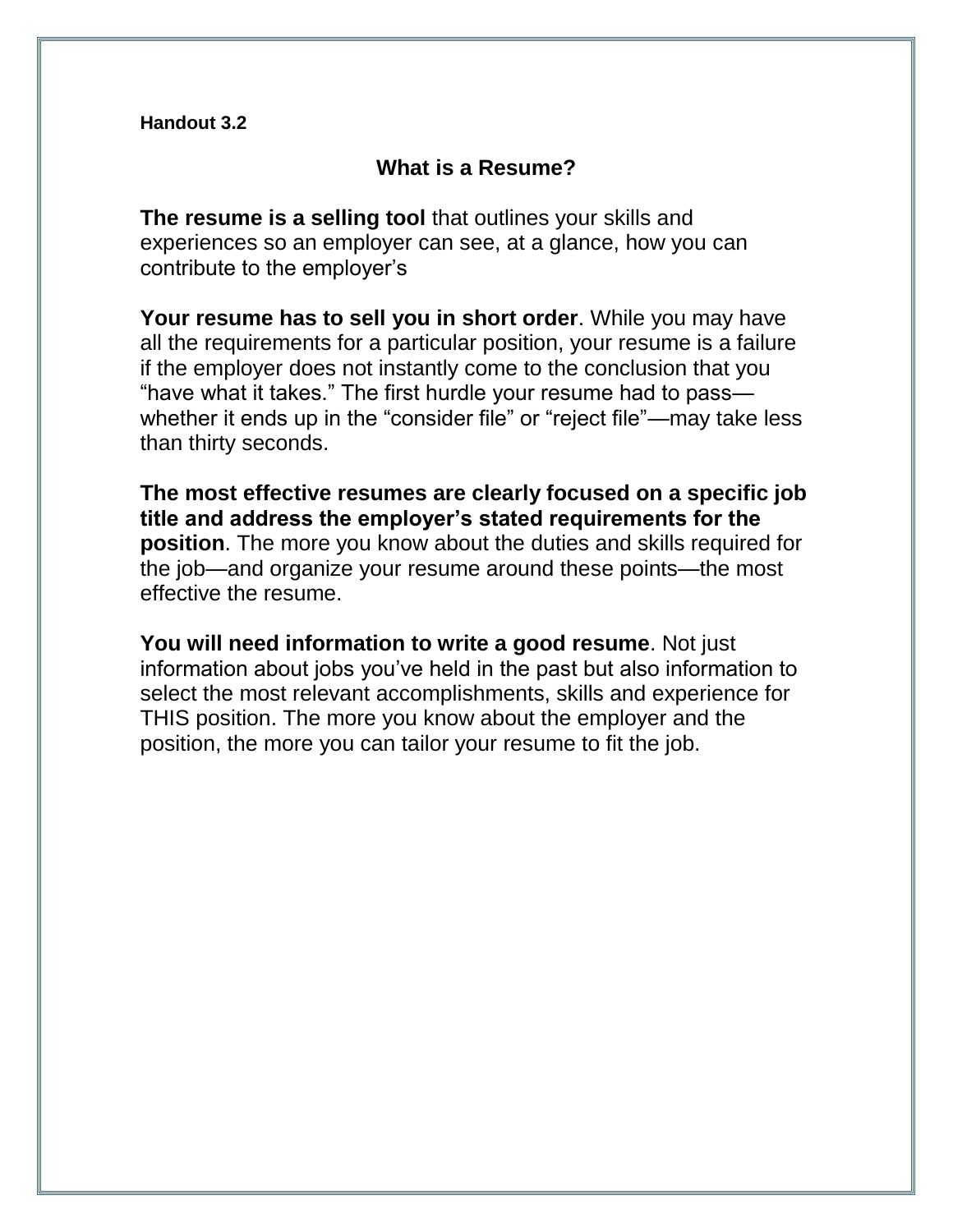# **Handout 3.2A: Creating your Student Resume**

As the beginning of this section, we described what a resume is and how it can help. Now, use this sample student resume as a template to create one for yourself. Be sure to keep your resume to one page, be truthful, and don't be afraid to toot your own horn.

| Name<br><b>Street Address</b><br>City, State, Sip Code<br>Phone<br>Email, if applicable         |                                                                                                                                                                             |
|-------------------------------------------------------------------------------------------------|-----------------------------------------------------------------------------------------------------------------------------------------------------------------------------|
| <b>High School</b>                                                                              | Name<br>City, State, Zip                                                                                                                                                    |
| <b>Graduation Date</b><br><b>Current GPA</b><br><b>Current Class Rank</b><br><b>Test Scores</b> | Month, Year<br>3.5<br>Top 25 percent<br><b>SAT I: May 2001</b><br>V-600; M-540<br>ACT: April 2001<br>Composite-22; English-22; Math-21;<br>Reading-22; Science Reasoning-24 |
| <b>Academic Honors</b>                                                                          | National Honor Society, April 2000<br>Honor Roll, 1998-2001                                                                                                                 |
| <b>Athletics</b>                                                                                | Soccer, October 1998-present<br>Most Valuable Player-2000                                                                                                                   |
| <b>Activities</b>                                                                               | Student Government, September<br>1998-present<br>Secretary, 2000-2001<br>Volunteer, spring 1997-present<br>Children's Hospital, Philadelphia, PA<br>5 hours per week        |
| <b>Part-Time Work</b>                                                                           | Sales Clerk, May 1998-present<br>Philadelphia Zoo gift shop<br>Cashier/Sales, July 1997-May 1998<br>Pet smart                                                               |
| <b>Major Goals</b>                                                                              | To major in biology or zoology<br>(Optional, if you know your major)                                                                                                        |
| <b>Interests</b>                                                                                | Sports, reading, animals                                                                                                                                                    |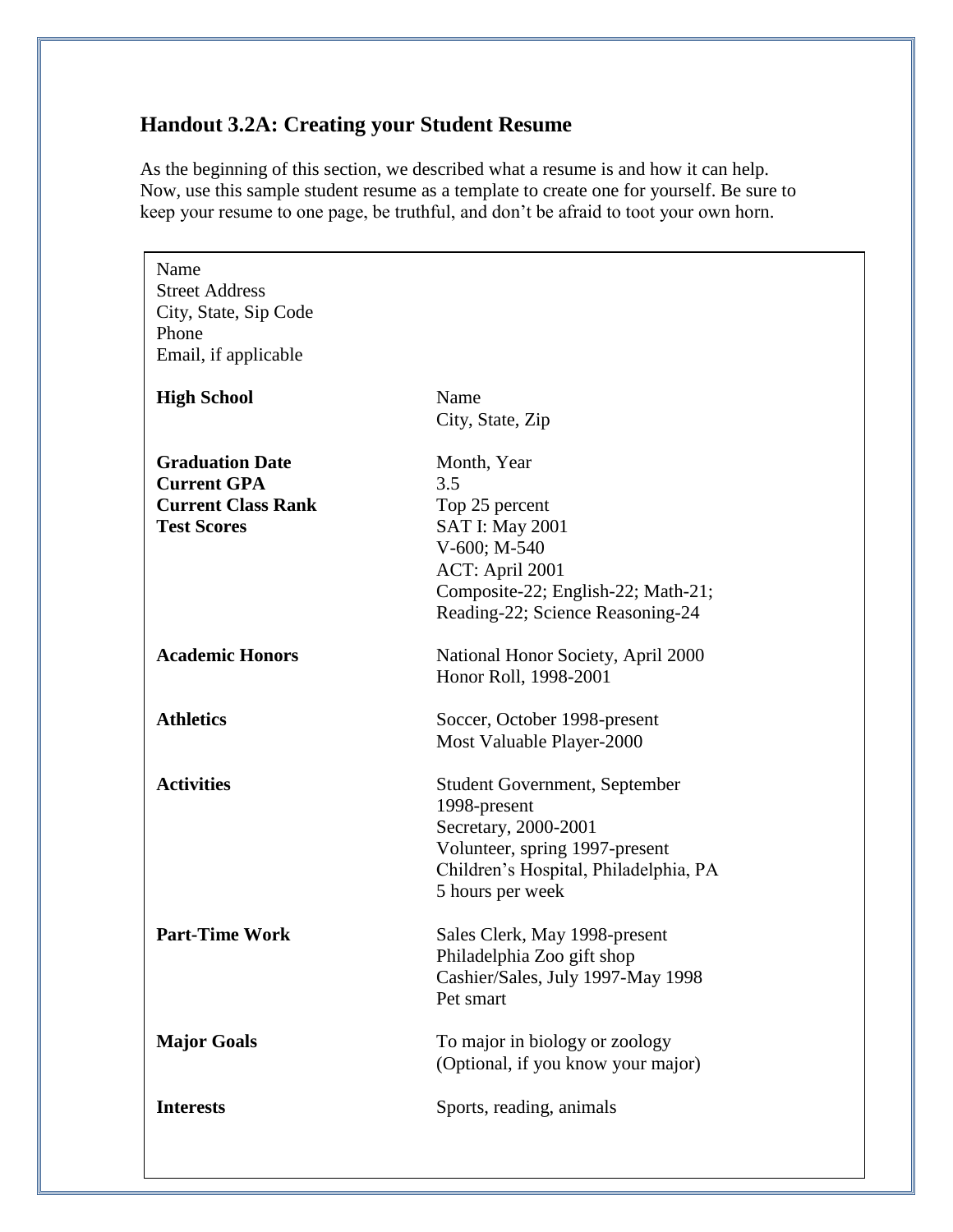### **Handout 3.3: Sample Cover Letter**

Take a look at the sample cover letter below to help you get started on your own cover letters. Text that appears I all caps indicate the kind of information you need to include in that section. Before you send your letter, proofread it for mistakes and ask a parent or friend you trust to look it over as well.

> (DATE) June 29, 2008

### (YOU'RE ADDRESS) 3467 Main Street Atlanta, Georgia 30308 Email: [mthomas\\_987654321@yahoo.com](mailto:mthomas_987654321@yahoo.com) Phone: 404-555-6721

#### (PERSON-BY NAME-To WHOM YOU'RE SENDING THE LETTER)

Mr. Charles E. Pence Manager, Human Resources NexAir Wireless 20201 East Sixth Street Atlanta, Georgia 30372

Dear Mr. Pence:

#### (HOW YOU HEARD OF THE POSITION)

Your job announcement in the Atlanta Gazette for an entry-level sales position asked for someone ho has both computer and sales skills. (SOMETHING EXTRA THAT WILL INTEREST THE READER) My training and past job experience fit both of those categories. I also bring an enthusiasm and desire to begin my career in a communications form such as NexAir.

### (WHAT PRACTICAL SKILLS YOU CAN BRING TO THE POSITION)

A few weeks ago, I graduated from John F. Kennedy High School here in Atlanta. While in school, I concentrated on gaining computer skills on both IBM and Macintosh machines and participated in organizations such as the Key Club, in which I was vice president, and the Future Business Leaders of America.

#### (RELATE PAST EXPERIENCE TO DESIRED JOB)

As you will see from my resume, I worked as a cashier at Winn-Dixie Supermarket for two summers and am currently employed as a sales clerk at The Limited. From these two positions, I have gained valuable customer service skills and an attention to detail; qualities which I'm sure are of most importance to you as you make your hiring decision.

I would very much like to interview for the position and am available at your convenience. I look forward to hearing from you soon.

Sincerely,

*Signature*

(YOUR FULL NAME)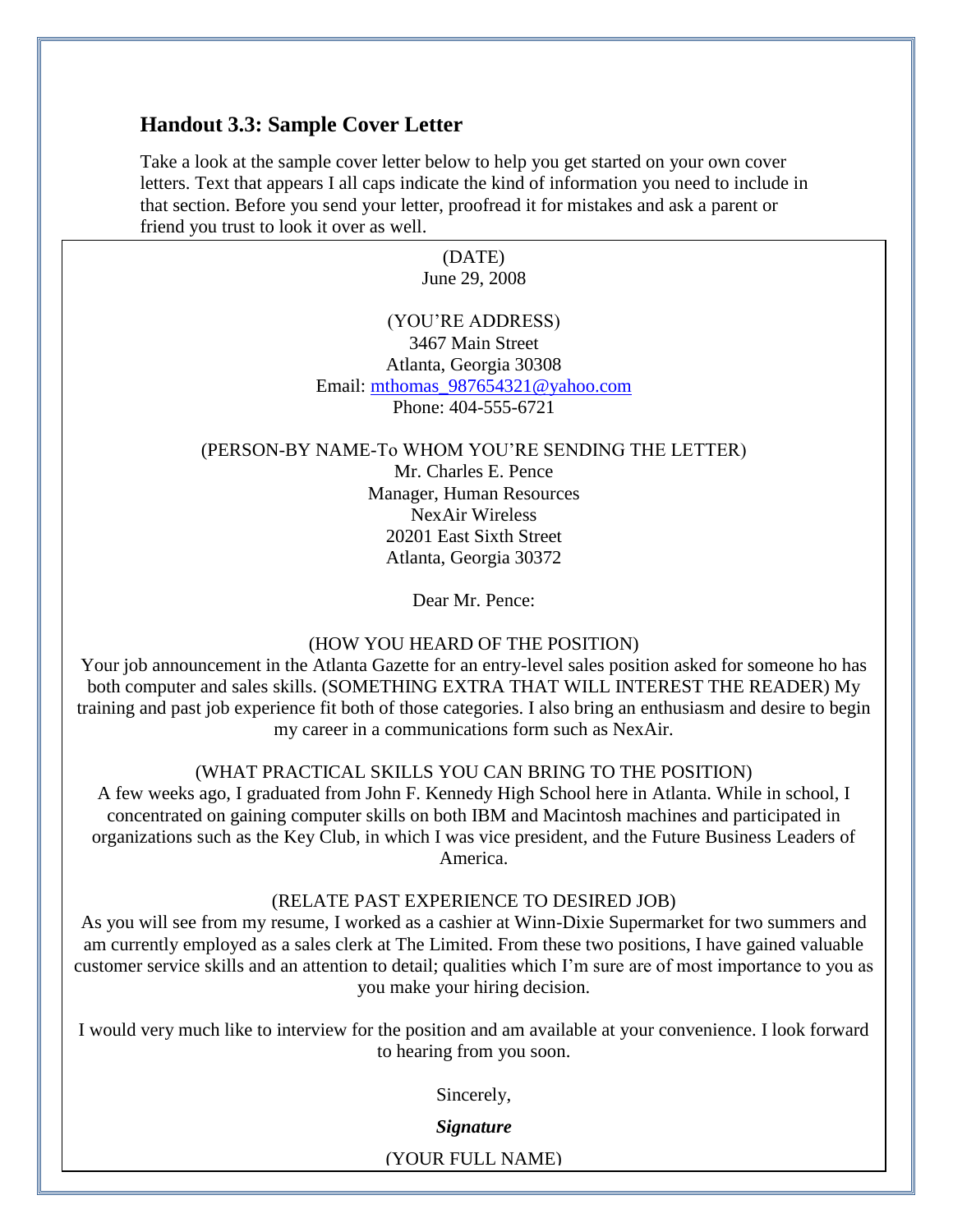**Handout 3.4**

### **Doing Well in a Job Interview**

### **What Employers Really Want to Know:**

Instructor:

Interviewing for a job is one of the hardest parts of the job search. You may be a bit nervous about it yourself. You may have had a bad interview experience, and you don't look forward to another.

Most people end up getting rejected, and they don't like it. But it doesn't have to be that way. In your case, you know what you want to do. And you have the skills, experience, and training to do it. All you have to do is convince the employer that you can do the job. This training will help you learn what you need to have a successful interview.

Employers use an interview to evaluate you. Will you be able to do the job? Will you be a good employer? If they don't believe you are qualified and willing to work hard, you won't get a job offer. If you do meet their expectations, you may get an offer or a referral. So you need to know what to do and say in a job interview.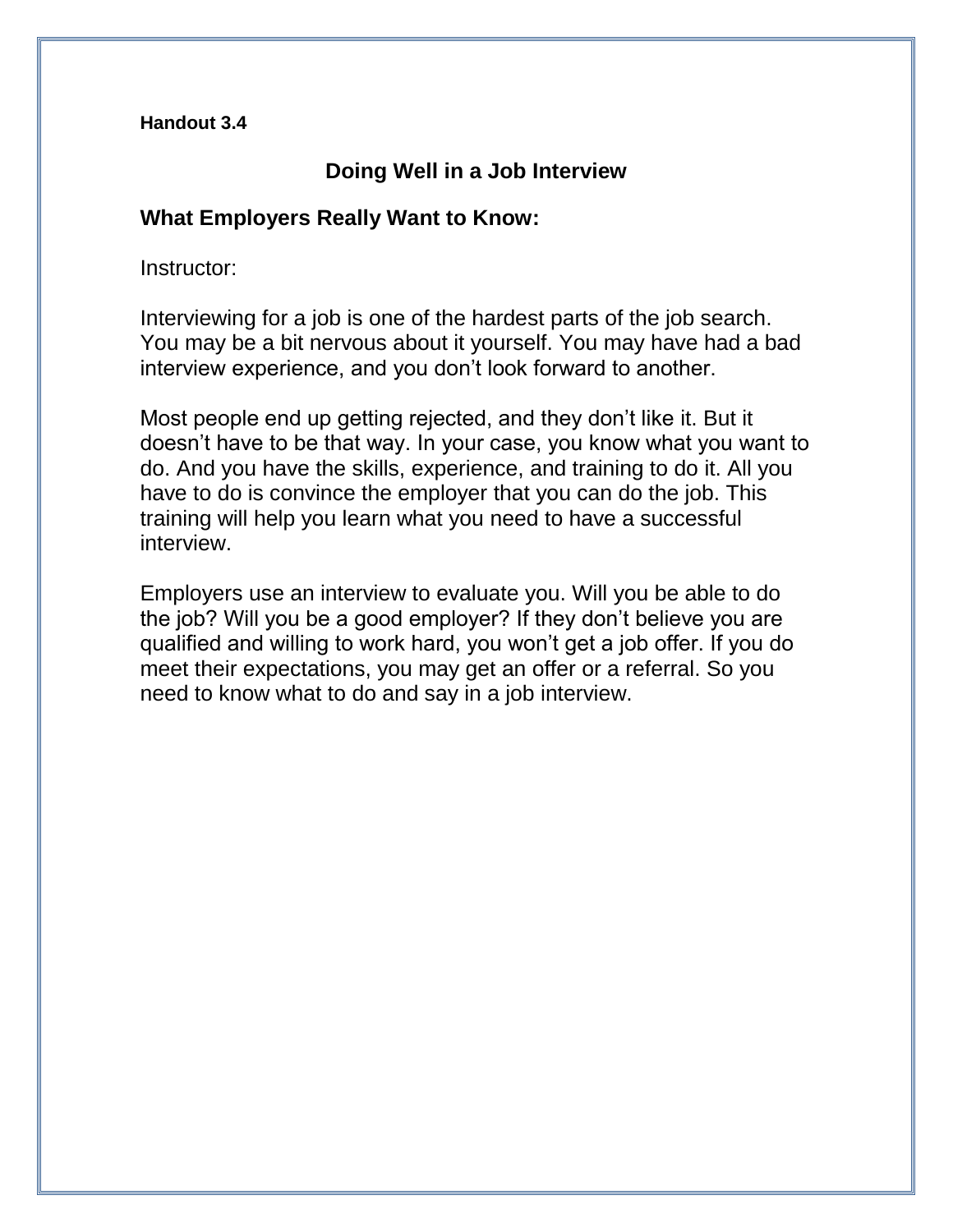### **Handout 3.4A: Interview Tips**

### **Making a Good Impression**

*First impressions are very important-they help the manager decide whether they like you or not. Here are a few tips to help you make a good impression.*

- **Your Appearance:** Carefully select your clothes. Make sure your clothes are neat, clean and freshly pressed. Shine your shoes. Wear conservative colors. Avoid loud fashions, flashy colors and patterns that clash. Avoid excessive jewelry, excessive make up and strong perfumes or colognes.
- **Your Attitude:** Attitude separates the winners from the losers and can be more important than experience. Through facial expressions, voice tone, body language and hand gestures, you show you are enthusiastic and motivated. Look bright, alert and alive. Know the points you want to make and make them. Have an honest, wide open smile. Sit on the edge of the chair. Use your hands to illustrate what you mean. Ask questions.
- **Your Manners**: When you meet the manager, stand up, offer a warm friendly greeting, smile, extend a firm handshake, thank the manager for taking the time to speak with you. Once in the manager's office, don't sit down until the manager invites you to sit. Address the manger as "Mister (Jones)," or "Ms. (Jones), "unless they tell you to call them by their name. Always accept a cup of coffee or a soft drink if offered, it shows you
- **Your body language:** Sit up straight in the chair—it shows you are alert and interested. Look the manager straight in the eye—it says you are telling the truth. Do not tap your pen, drum your fingers, swing your foot r rock in the chair—it implies you are bored. Do not chew gum.

### **Examples of Questions to ask employer during the interview include:**

- 1. How soon could I expect to be advanced to the next level?
- 2. How much travel is normally expected?
- 3. Will I be expected to meet certain deadlines? How frequent are they?
- 4. How often are performance reviews given?
- 5. How much decision-making authority is given after one year?
- 6. Does the company provide any educational benefits?
- 7. How frequently do you relocate professional employees?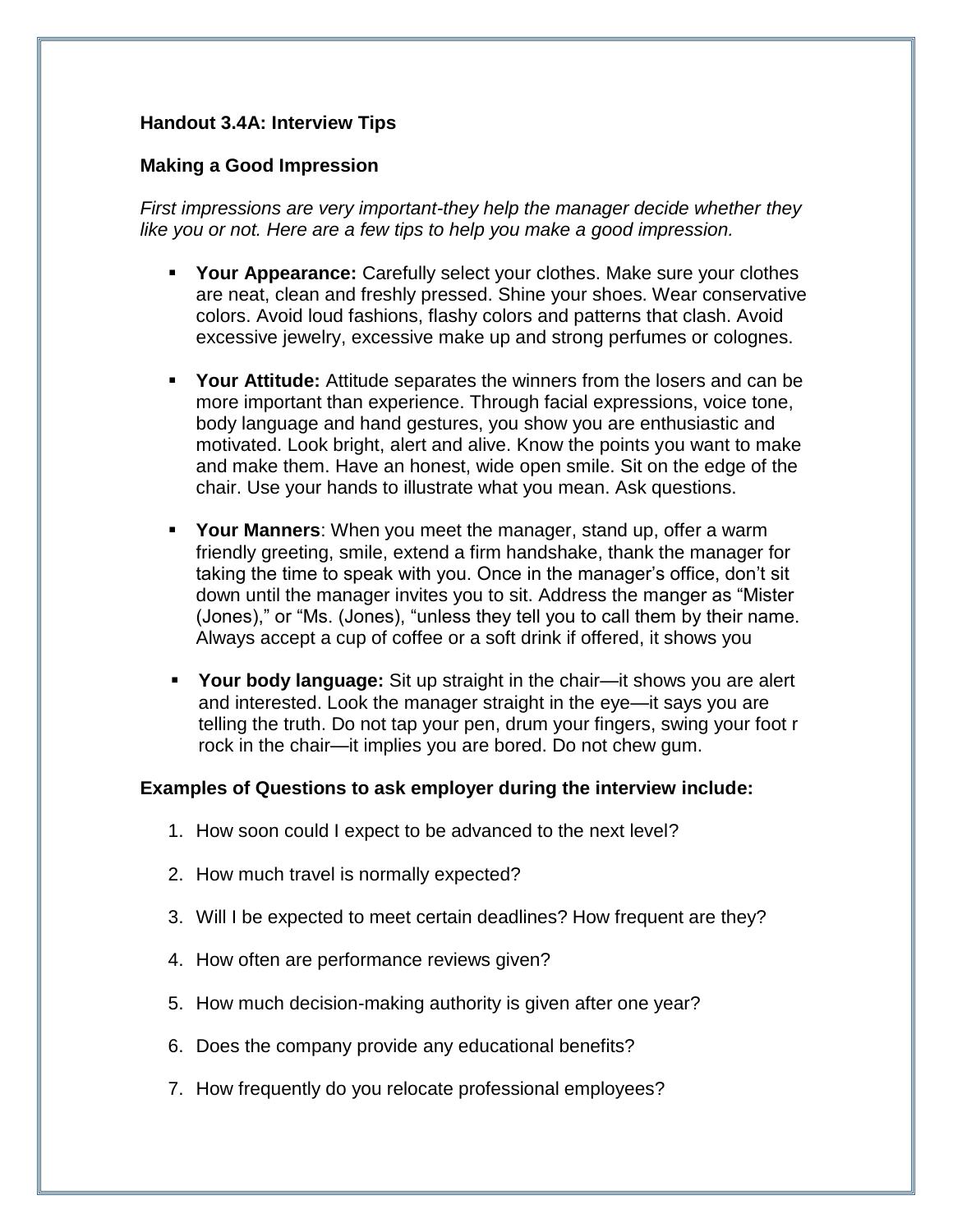### **Some Important Advice**

*What separates the winners fro the losers in the job interview? There are many factors. These are some of the most commons:*

- **Dress the Part**: Pay close attention to your appearance.
- **Give Complete Answers**: A complete answer should take between thirty seconds and two minutes to explain. Use a lot of examples and details to add bulk to your answers.
- **Sell Yourself:** Six out of ten people do not get a job because they did not sell themselves. Sell yourself—when the manager asks you to tell about yourself, toot your education, experience and accomplishments. Explain how they relate to the job you are after.
- **Show Enthusiasm**: Do not just sit there. Participate in the conversation. Look the manager in the eye. Smile. Add humor or insight whenever possible or appropriate.
- **Ask for the Job**: Explain why you should be hired. Acknowledge the probationary period and the fact that you can prove yourself during or the employer can release you. DO not beg and do not be pushy.
- **Show You are a Team Player:** Managers like team players. So, instead of saying, "I did this…" or, "I did that…" Bring in the team. Whenever possible say, "We did this…" or "we did that…"
- **Show up on Time**: Plan to arrive 15 minutes early. If you are going to be late, call. Promptness shows you will be reliable.
- **Watch out for Trick Questions:** Turn a negative question into a positive question. For instance, when the manager asks, "what is your greatest weakness?" Say, "I am a workaholic—I like to get things done before I go home."
- **Show what you can do for the Employer**: Yu know what skills the manager is looking for (you know this from reading the job advertisement, past job experience or from talking to people who have jobs in this field). So, offer examples from your past that show you can fill the manager's needs.
- **At the Interview**: Shake hands with a firm grip, maintain eye contact, be positive about previous employers and end the interview by thanking the interviewer for their time.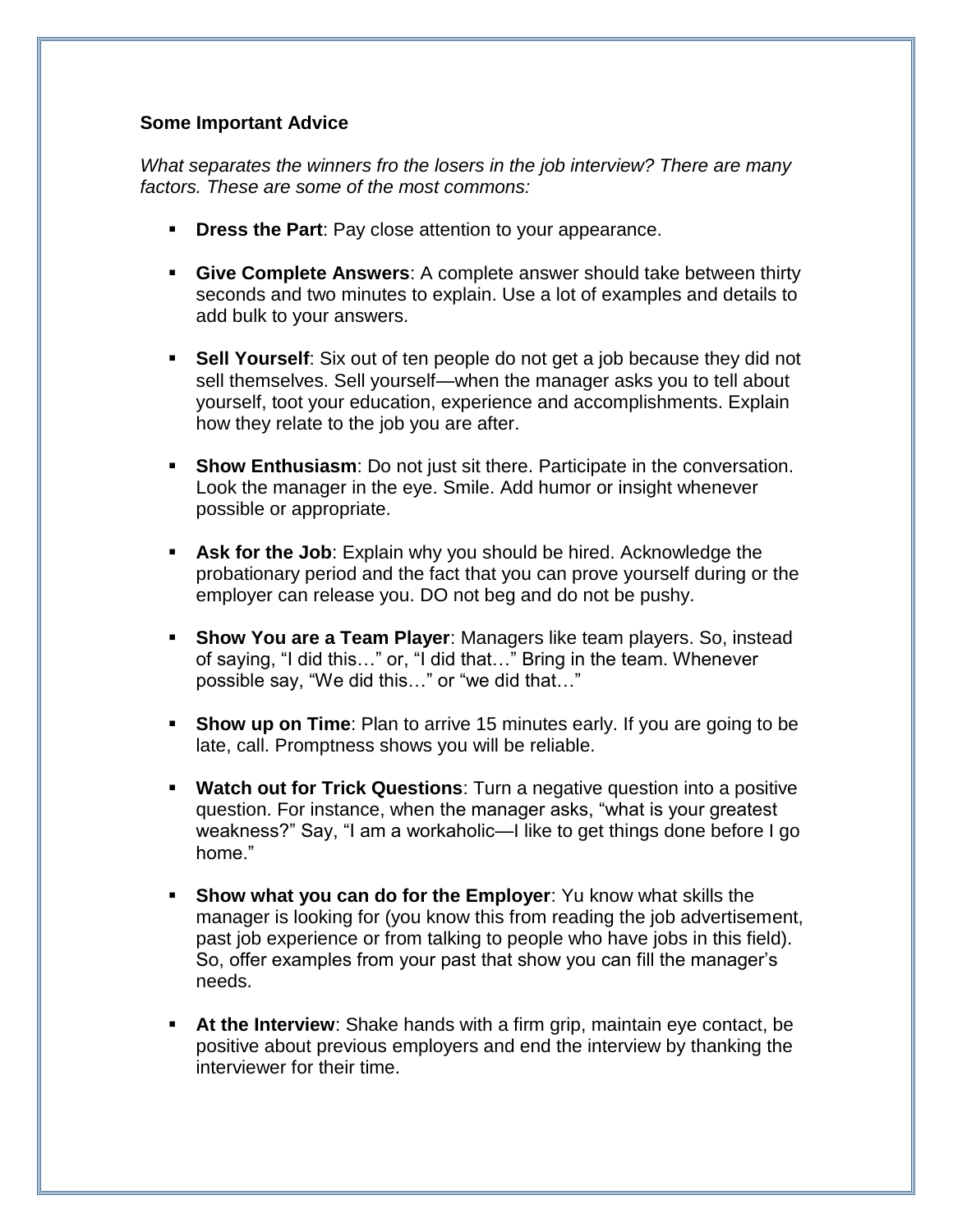### **Handout 3.4B**

### **What are Recruiters Looking for?**

**General Personality**: For many employers, the personality fit with a company is as important as your skills to perform the job!

**Personal Appearance**: A neat, attractive appearance is critical for a good first impression.

**Grades**: Many employers use grades as a way o evaluate candidates. Make sure you can explain marked deficiencies.

**Work Experience**: Be able to articulate the importance of past job experiences in terms of the job for which you are interviewing.

**Verbal Communication Skills**: This includes the ability to listen effectively, verbalize thoughts clearly, and express yourself confidently.

**Skills to perform the job**: It is important to emphasize the skills which you feel the employer is seeking and to give specific examples of how you developed them.

**Goals/Motivation**: Employers will assess your ability to articulate your short-term and long-term goals.

**Knowledge of the Recruiter's Company and Industry**: You are expected to have read everything the company has put in the placement library. Don't waste interview time asking questions that could have been answered by the printed material.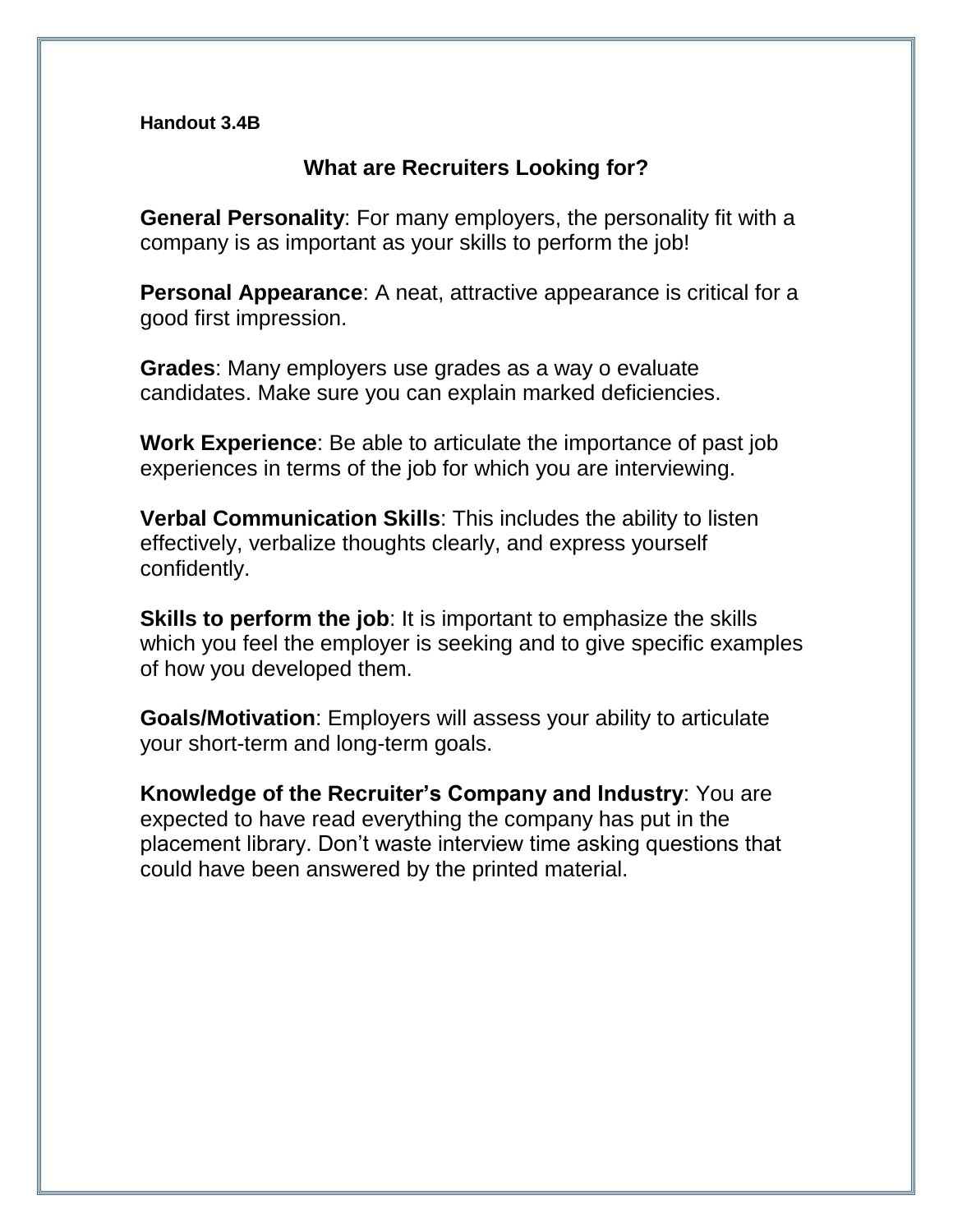### **Handout 3.4C: Questions Asked by Employers**

- 1. How would you describe yourself?
- 2. How do you think a friend or professor who knows you well would describe you?
- 3. How has your college experience prepared you for a business career?
- 4. Why should I hire you?
- 5. What qualifications do you have that make you think that you will be successful?
- 6. How do you define or evaluate success?
- 7. In what ways do you think you can make a contribution to our company?
- 8. What qualities should a successful manager possess?
- 9. What two or three accomplishments have given you the most satisfaction? Why?
- 10. Why did you select this company?
- 11. What led you to choose your major field of study? What courses did you like best?
- 12. Do you think that your grades are a good indication of your academic achievement? What have you learned from participation in extra-curricular activities?
- 13. In what kind of work environment are you most comfortable?
- 14. How do you work under pressure?
- 15. In what part-time or summer job shave you been most interested? Why?
- 16. How would you describe the ideal job for you following graduation?
- 17. Why did you decide to seek a position with this company? What do you know about our company?
- 18. What criteria are you using to evaluate the company for which you hope to work?
- 19. Are you willing to travel?
- 20. Are you willing to spend at least six months as a trainee?
- 21. Do you think you might like to live in the community in which our company is located?
- 22. What major challenge have you encountered and how did you deal with it?
- 23. What have you learned from your mistakes?
- 24. What are your long range and short range goals and objectives? When and why did you establish them and how are you preparing yourself to achieve them?
- 25. What are your greatest strengths and weaknesses?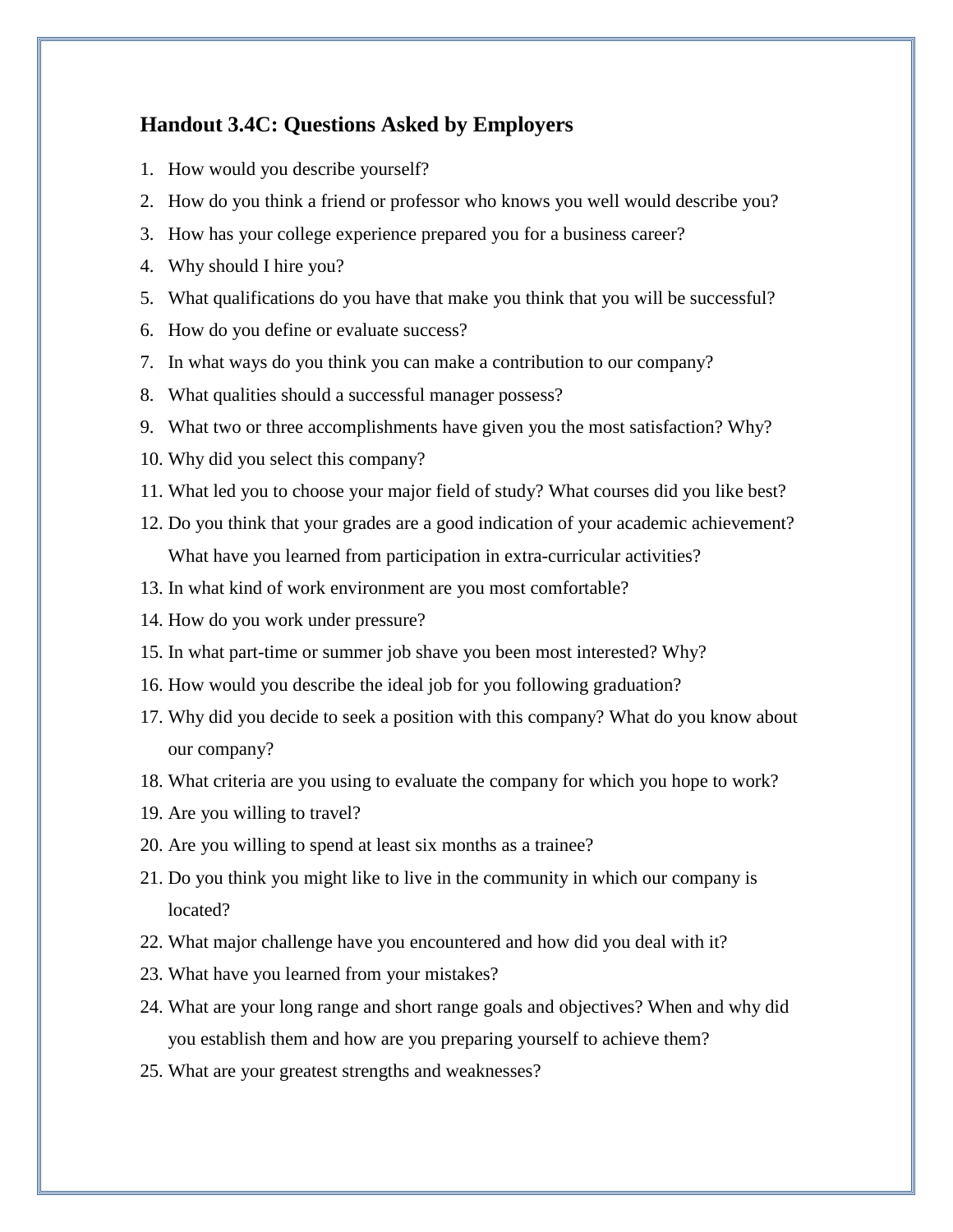### **Handout 3.4D: Interviewing Do's and Don'ts**

### **What to Do:**

- 1. Do express yourself clearly with a strong voice and good diction and grammar.
- 2. Do pay close attention to your personal appearance; dress to your advantage.
- 3. Do make concrete goals in planning for your career.
- 4. Do offer a firm handshake.
- 5. Do look the interviewer in the eye (but don't stare him or her down).
- 6. Do fill out application neatly and completely.
- 7. Do have as much knowledge about the industry, employer, and position as possible.
- 8. Do take criticism gracefully.
- 9. Do equip yourself with a strong knowledge of the company.
- 10. Do have prepared questions about the employer and position.
- 11. Do display as sense of humor.
- 12. Do display self-confidence.
- 13. Do bring a pen and small notebook with you to the interview.
- 14. Do remember the interviewer's name and use it during the interview.
- 15. Do take time to think before answering difficult or unexpected questions.
- 16. Do take advantage of services available to you in the school or in the community.
- 17. Do take an extra copy of your resume and a list of references to the interview.
- 18. Do follow-up with a thank-you note restating your interest in the position.
- 19. Do contact the employer by phone if the interviewer does not contact you one week after the time from which he or she indicted you would be notified.

### **What Not to DO:**

- 1. Don't be overbearing-aggressive-conceited.
- 2. Don't show a lack of interest or enthusiasm.
- 3. Don't emphasize money as your main interest in the job.
- 4. Don't expect too much too soon-be open to the idea of staring at the bottom and working your way up.
- 5. Don't make excuses for unfavorable factors on your record.
- 6. Don't condemn past employers or institutions of education; key comments positive.
- 7. Don't display a marked dislike for schoolwork.
- 8. Don't be indecisive.
- 9. Don't display intolerance or prejudice.
- 10. Don't interview unless interested in the job---don't just "shop around."
- 11. Don't be late to the interview.
- 12. Don't state specific geographic restrictions.
- 13. Don't contradict yourself in responses.
- 14. Don't take notes during the interview-jot down your notes immediately after the interview.
- 15. Don't forget: YOU control the content of the interview.
- 16. Don't glorify your past experiences-getting into a job for which you are under qualified is not recommended.
- 17. Don't assume that all employers will be delighted to hear of your plans for secondary education.
- 18. Don't smoke, chew gum, etc if offered or if the interviewer does so.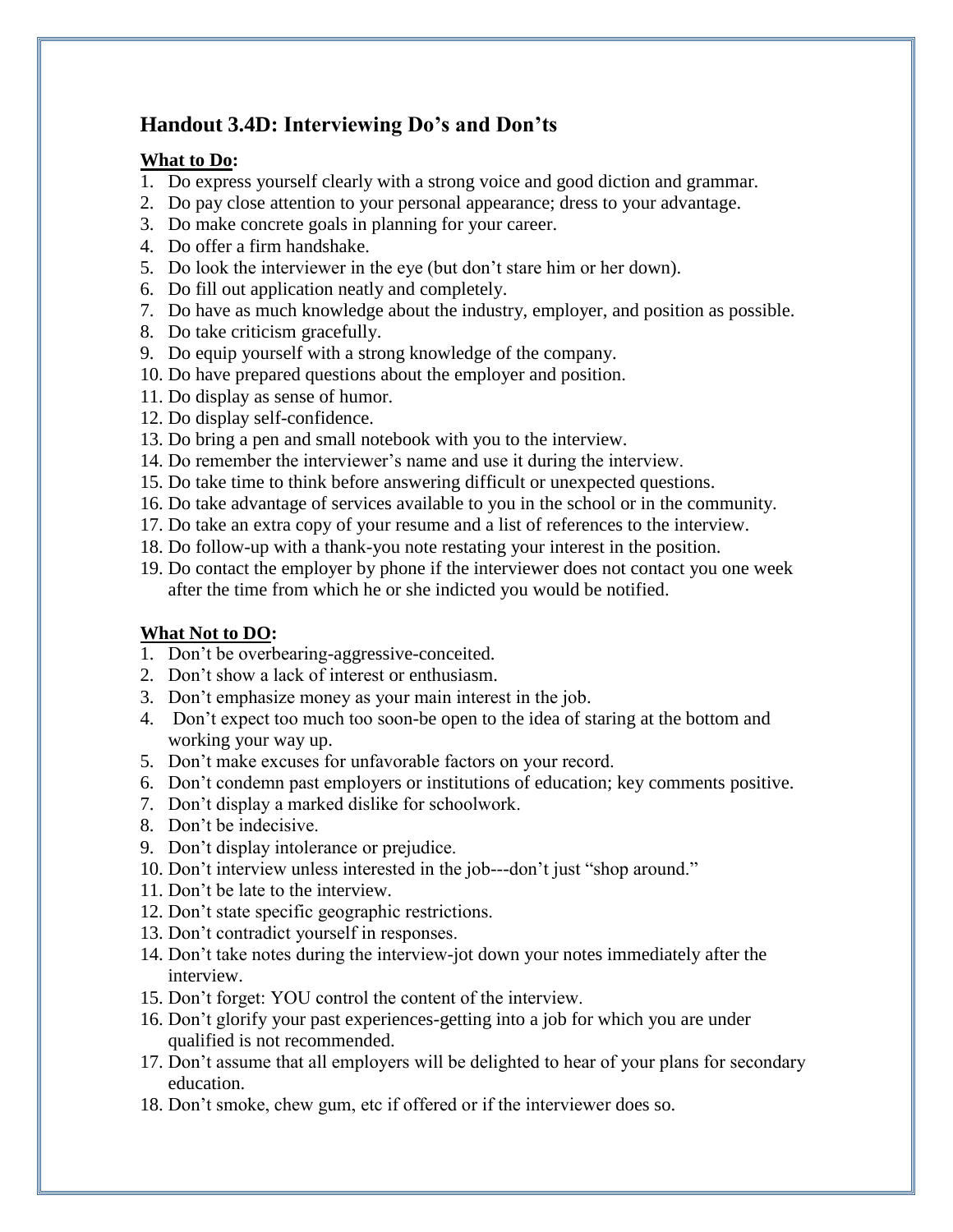**Handout 3.4E**

# **INTERVIEW CHECKLIST**

 $\Box$  Arrive on time or even a little early. Be neatly groomed.

 $\square$  Locate the receptionist or secretary.

 $\Box$  Tell the receptionist your name and that you are there for an interview, the time of your appointment, and name of the person you are interviewing with.

 $\square$  then wait until you are called. Sit or stand quietly.

 $\Box$  Use positive body language when meeting the interviewer. Shake hands as you smile and look in his eyes.

 $\square$  Be prepared for questions about yourself and answer them calmly.

 $\square$  Speak formally.

 $\Box$  Bring your own pen and paper in case that you need to write something down.

 $\Box$  Ask questions about the hours and duties of the job.

 $\Box$  End your interview with the same firm handshake you began with.

 $\square$  Never, never bring anyone with you to a job interview (friend, family member).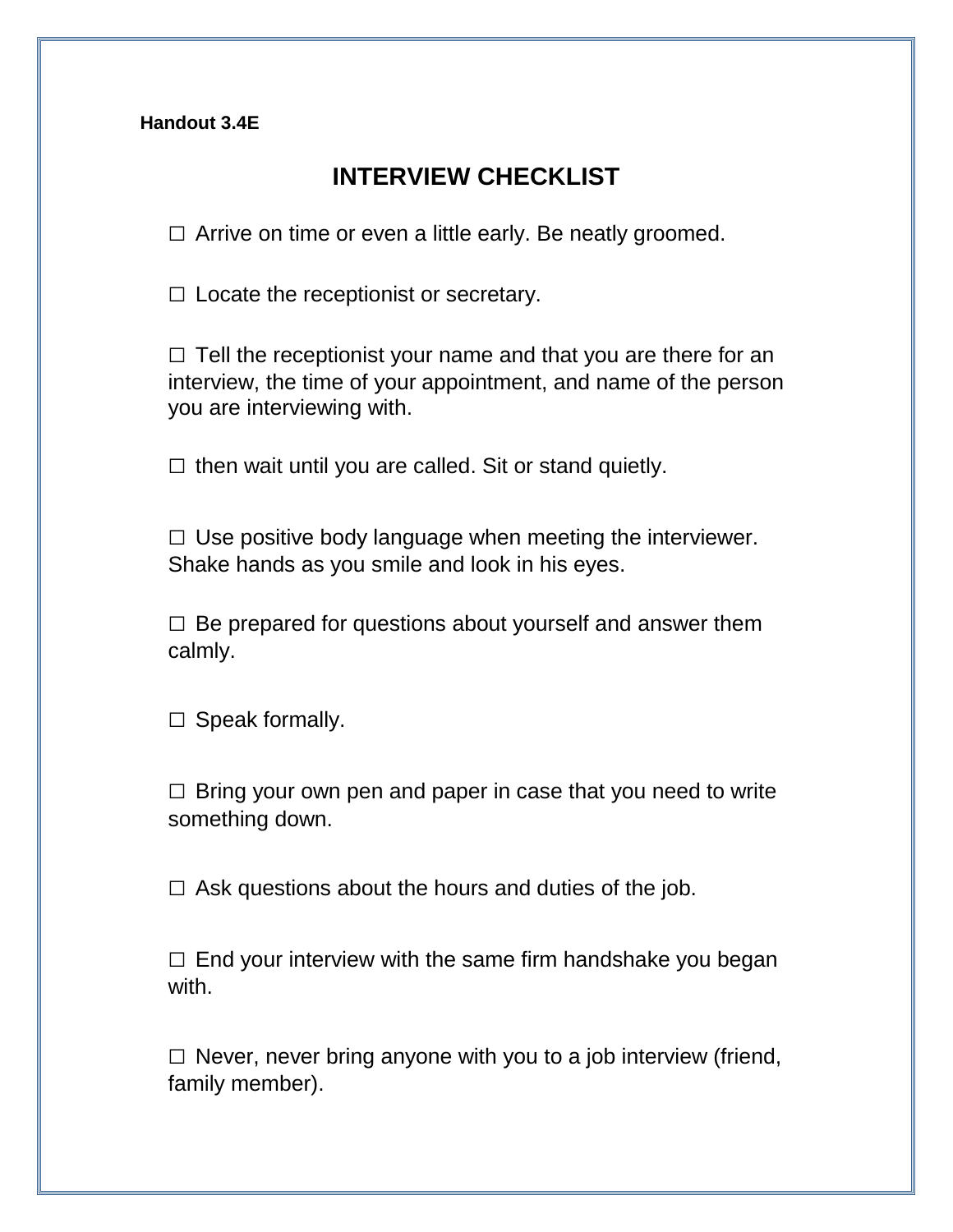# **Handout 3.5A: EVALUATION**

### **Evaluation Form Student**

Indicate three new things you learned.

How will you use this new knowledge in the future?

Were the handouts useful?

How could this workshop have been improved?